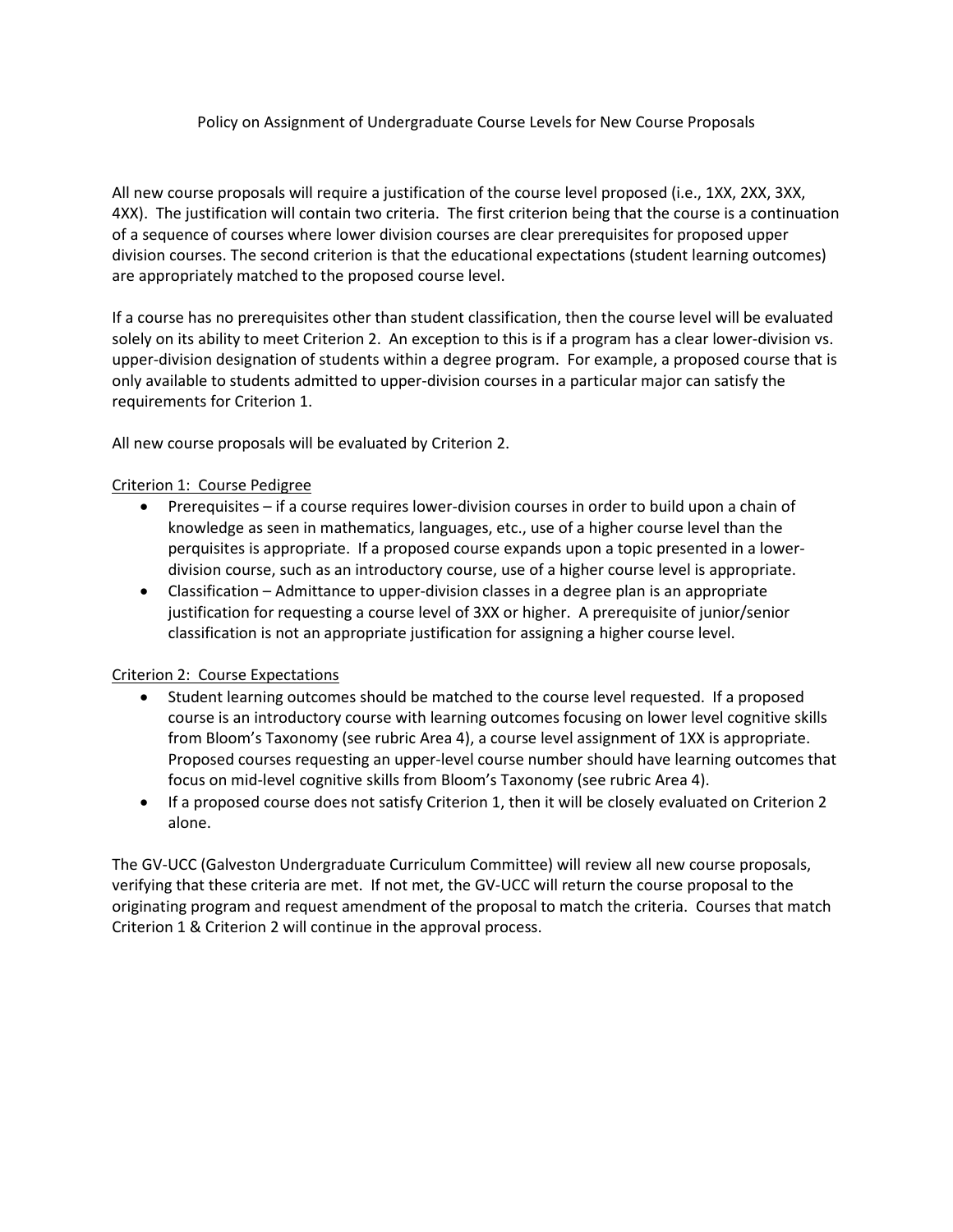

## **Area 1 – Relationship of course to other courses in curriculum (source – TAMU Curriculum process)**

| Course Prefix, #, | <b>Prerequisites for this</b> | <b>Co-Requisites for this</b> | Course(s) for which this course is |
|-------------------|-------------------------------|-------------------------------|------------------------------------|
| <b>Name</b>       | course – Prefix, #, Name      | course - Prefix, #, Name      | a prerequisite - Prefix, #, Name   |
|                   |                               |                               |                                    |

**Area 2 – Role of course in the curriculum (sources - [TAMU Curriculum process,](http://cte.tamu.edu/Faculty-Teaching-Resource/Program-ReDesign) [Dreyfus model of Skill Acquisition,](https://en.wikipedia.org/wiki/Dreyfus_model_of_skill_acquisition) [Benner's Stages of Clinical Competence\)](http://www.health.nsw.gov.au/nursing/projects/Documents/novice-expert-benner.pdf)**

- (I) Introduce Familiarize, focus on exposure to and acquisition of foundational content for novice learners
- (E) Expand Focus on emphasizing elements of disciplinary structure to develop learners from novices to advanced beginners
- (S) Strengthen Focus on reinforcing content and processes to move learners from advanced beginners to competent or proficient
- (D) Demonstrate Focus on providing opportunities for learners to show mastery in the discipline moving from competent to expert

| <b>Less Complex</b>     |               |                   | <b>More Complex</b>  |             |  |
|-------------------------|---------------|-------------------|----------------------|-------------|--|
| Learner Level           | <b>Novice</b> | Advanced Beginner | Competent/Proficient | Expert      |  |
| <b>Content Approach</b> | Introduce     | Expand            | Strengthen           | Demonstrate |  |

## **Area 3 – Learning to learn in the course/discipline (source – [Shaping the College Curriculum, Lattuca & Stark,](https://www.amazon.com/Shaping-College-Curriculum-Academic-Context/dp/0787985554) p. 214)**

A. In this course, what percentage (*determined by instructor*) of the student time/effort is on:

| <b>Less Complex</b>   |                                  | <b>More Complex</b>      |
|-----------------------|----------------------------------|--------------------------|
| Attaining Knowledge % | Developing Intellectual Skills % | Learning Intentionally % |

B. In this course, what percentage (*determined by instructor*) of the time does the instructor acts as:

| <b>Less Complex</b>  |                  | <b>More Complex</b>  |
|----------------------|------------------|----------------------|
| Organizer & Leader % | Guide & Mentor % | Mentor & Colleague % |

# C. This course requires what percentage (*determined by instructor*) of the following intellectual skills: %

| <b>More Complex</b><br><b>Less Complex</b> |                       |                  |  |  |
|--------------------------------------------|-----------------------|------------------|--|--|
| Study Skills %                             | Analytical Thinking % | Creativity %     |  |  |
| Comprehension & Retention<br>%             | Critical Thinking %   | Self-Discovery % |  |  |
|                                            | Problem Solving %     |                  |  |  |

### D. This course requires what percentage (*determined by instructor*) of the following learning behaviors: %

| <b>Less Complex</b><br><b>More Complex</b> |               |                |  |  |
|--------------------------------------------|---------------|----------------|--|--|
| Organizing %,                              | Questioning % | Adapting %,    |  |  |
|                                            | Reflecting %  | Connecting___% |  |  |

### **Area 4 – Workload**

See [Course Workload Estimator](http://cte.rice.edu/workload/) (Rice University)



Areas for consideration - course level/hours policy by Texas A&M Center for Teaching Excellence is licensed under a Creative Commons Attribution-Noncommercial-Share Alike 4.0 International License.